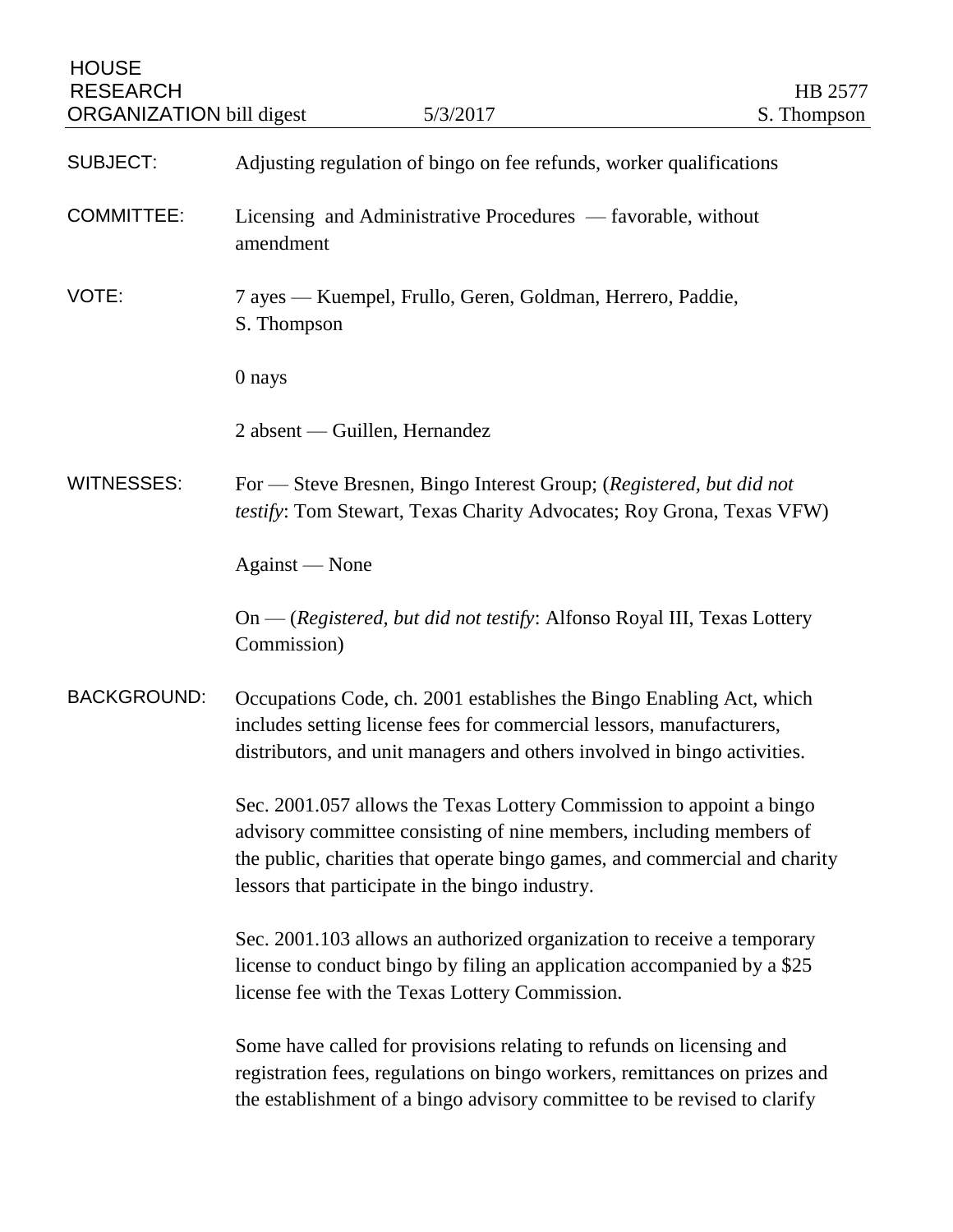## HB 2577 House Research Organization page 2

and reform existing laws.

DIGEST: HB 2577 would make several changes to bingo regulations.

**Bingo advisory committee.** The bill would require, rather than allow as provided under current law, the Texas Lottery Commission (TLC) to appoint a bingo advisory committee.

**Refunds.** The bill would require TLC to refund, on request, the \$25 temporary bingo license fee if the organization withdrew the license application or had not used the license within the first year of its issuance. The license would have to be refunded within 30 days of TLC receiving the request. TLC could retain up to 50 percent of the fee to defray administration costs.

TLC would be required to refund the fee for initial or renewal licenses for bingo conductors, commercial lessors, manufacturers, distributors, unit managers, or for amending a license issued under the Bingo Enabling Act if an applicant withdrew an application before the license was issued or if the application was denied.

The bill also would require TLC to refund a fee submitted for an initial or renewal license for inclusion in the approved bingo workers registry if the applicant withdrew the application or if the application to be listed in the registry was denied.

In each case, the refund would be due within 30 days of the request or TLC's denial of the application. TLC could retain an amount to defray administrative costs for processing the application, which would be no more than 50 percent of the license fee for the registry and for amending a license; the lesser of 50 percent of a fee or \$150 for the licenses to conduct bingo or for commercial lessors and unit managers; or a reasonable amount of the fee as set by TLC for manufacturers and distributors.

**Bingo employees.** The bill would repeal a provision requiring TLC to adopt rules and guidelines to comply with general Occupations Code